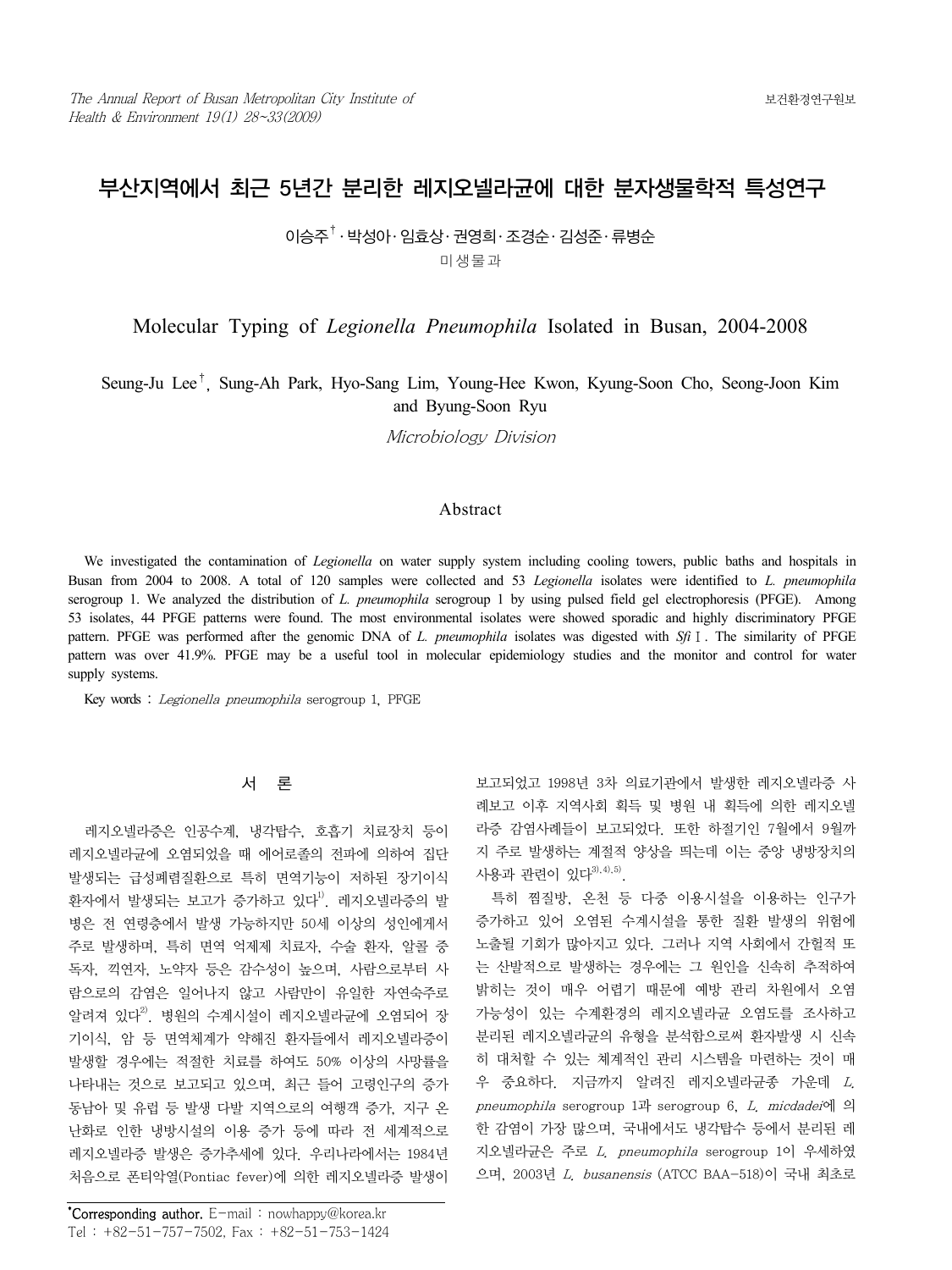보고된 이후 $^{6}$ , L. pneumophila serogroup 6, 12, L. micdadei, L. erythra, L. londiniensis L. anisa, L. taurinensis 등 다양한 균종들이 우리나라 다중이용시설의 수계 에서 분리되고 있다. 또한 1985년-2001년 사이에 냉각탑수에서 분리된 L. pneumophila sg 1의 PFGE 유형을 분석한 결과, 외 국의 참조균주(Philadelphia-1, ATCC 33152)와 동일한 유형을 발견할 수는 없었으나, 다양한 PFGE 유형 및 지역적 특성이 있음을 알 수 있었다 $^{70}$ . 국내에서는 환경수계의 분리균주에 대한 연구는 보고되고 있으나, PFGE 방법을 이용한 환자와 환 경분리주 사이의 역학적인 연관성을 알아보는 기초연구는 이등 의 1985년부터 2001년 까지 분리한 레지오넬라균에 대한 molecular typing 연구 및 박등의 2001년부터 2003년까지 부 산지역에서 분리한 레지오넬라균에 대한 분자 생물학적 연구 등 미미한 실정이다 $^{8,9,10}$ . 따라서 레지오넬라증 환자 발생 시 원인균의 유래를 확인하여 질병관리에 이용하려면 분리되는 레 지오넬라균의 유전자형에 대한 지속적이고 체계적인 분석이 필 요하며, 이를 위해서는 분리균주에 대한 유전형 분석의 데이터 베이스에 대한 연구가 요구된다.

본 연구는 2004년부터 2008년 부산지역의 환경수계시설 검체에서 분리된 레지오넬라균 120균주 중 L. pneumophila serogroup 1으로 동정된 53균주를 사용하였다. 아울러 분리된 레지오넬라균의 유전학적 분석을 위한 PFGE를 실시하여 유전 적인 양상을 지역별로 분류하여 지역적인 특성을 파악하고, 데이터 베이스화하여 향후 부산지역에서 레지오넬라균에 의한 질병 발생 시 역학의 기초자료로 활용하고자 한다.

#### 재료 및 방법

#### 대상균주

2004년부터 2008년 사이 부산지역 환경수계로부터 병원체에 대한 분리 검사를 시행하였다. 분리된 병원체는 GVPC(glycine -vancomycin-polymyxin B-colisitin)를 첨가한 BCYE-α (buffered charcoal yeast extract-α-ketoglutarate) 선택배 지에서 37℃ 7일간 1차 배양 한 후 회백색, 반투명, 습윤한 집 락을 선별하였다. 선별균주는 BCYE-α 한천배지, L-cysteine 결핍 BCYE-α 한천배지, 혈액한천배지 2차 배양한 후 BCYEα 한천배지에서만 배양되는 L. pneumophila 120주를 분리하 였다. 분리주는 순수 배양 후, Denka사에서 제조한 Legionella 진단용 kit (DENKA, Seiken, Japan)을 사용하여 slide응집 반응을 확인한 후 L. pneumophila serogroup 1으로 확인된 53주를 선별하였다.

## Legionella 균속 독소 유전자 검출

L. pneumophia의 주요 독성요소인 mip 유전자의 존재를 중 합효소 연쇄반응을 사용하였다. premix(AccuPower PCR Premix Bioneer)를 사용하였으며 반응은 95℃에서 60초, 60℃

에서 60초, 72℃에서 60초, 30회 조건으로 증폭시켜 630bp크 기의 유전자 산물을 확인하였다.

#### Pulsed Field Gel Electrophoresis(PFGE)

환경에서 분리된 L. pneumophila serogroup 1들간의 유전 학적인 유사도를 비교하기 위하여 PFGE를 수행하였으며, Plug 준비는 순수 배양된 균을 Cell Suspension TE buffer (100mM Tris; 100mM EDTA, pH 7.5)에 넣어 현탁시키고 같은 양의 1.2% SeeaKem Gold Agarose (FMC Bioproducts, Rockland, ME., USA)를 섞었다. 만들어진 plug는 proteinase K가 들어 있는 ES buffer (0.5 M EDTA, pH 9.0; 1% sodiumlauroyl-sarcosin)에 넣어 균을 용균시킨 후 세척하였다. 용균 처리된 plug는 SfiII (Roche, Basel, Switzerland)에서 반응시 킨 후에 CHEF mapper apparatus (Bio-Rad, Richmond, Ca., USA)에서 1% agrose gel에 넣어 0.5X Tris-brate-EDTA buffer, 6V/cm, 14℃, initial time 2.16초에서 final time 54.17초 switch time의 조건으로 18시간 동안 전기영동을 하였다.

각 PFGE 유형사이의 유사도는 BioNumeric software V5.0 (Applied Math. Kortrijk, Belgium)을 사용하여 분석하였다. Band pattern의 분석은 Dice cofficient와 1.5% tolerance를 적용하였고, dendrogram은 unweighted pair group method with arithmetic averages (UPGMA) 방법으로 작성하였다.

#### 결과 및 고찰

### 균주 분리현황

환경으로 분리된 120주의 혈청형 확인 결과 L. pneumophila serogroup 1이 53주로 확인되었다. 본 연구에서 확인된 L. pneumophila serogroup 1의 분리시기별 결과는 2004년 6건, 2005년 4건, 2006년 5건, 2007년은 12건, 2008년에는 26건이 분리되었고 분리지역별 결과는 강서구 4건, 금정구 1건, 남구 3건, 동구 6건, 동래구 2건, 부산진구 4건, 사상구 2건, 사하구 3건, 서구 4건, 수영구 4건, 연제구 8건, 영도구 3건, 중구 5건, 해운대 4건으로 확인되었다.(Fig. 1) 환경수계 시설별 결과는 대형건물 냉각탑수에서 33건, 종합병원 냉각탑수에서 10건, 목욕탕내 온수에서 4건, 대형목욕탕 샤워기온수, 목욕탕 샤워 냉수, 종합병원 샤워실 온수, 목욕탕 샤워헤드 swab, 목욕탕 수도냉수, 종합병원 화장실 수도온수에서 각각 1건이 분 리되었다(Fig. 2).

#### Legionella 균속 독소 유전자 검출

중합효소 연쇄반응을 이용하여 Legionella 균속 독소유전자 보유 여부를 확인한 결과, 53주 모두에서 630bp 크기의 mip 유전자가 증폭이 되어 대상균주 모두가 이 유전자들을 가지고 있음을 확인할 수 있었다.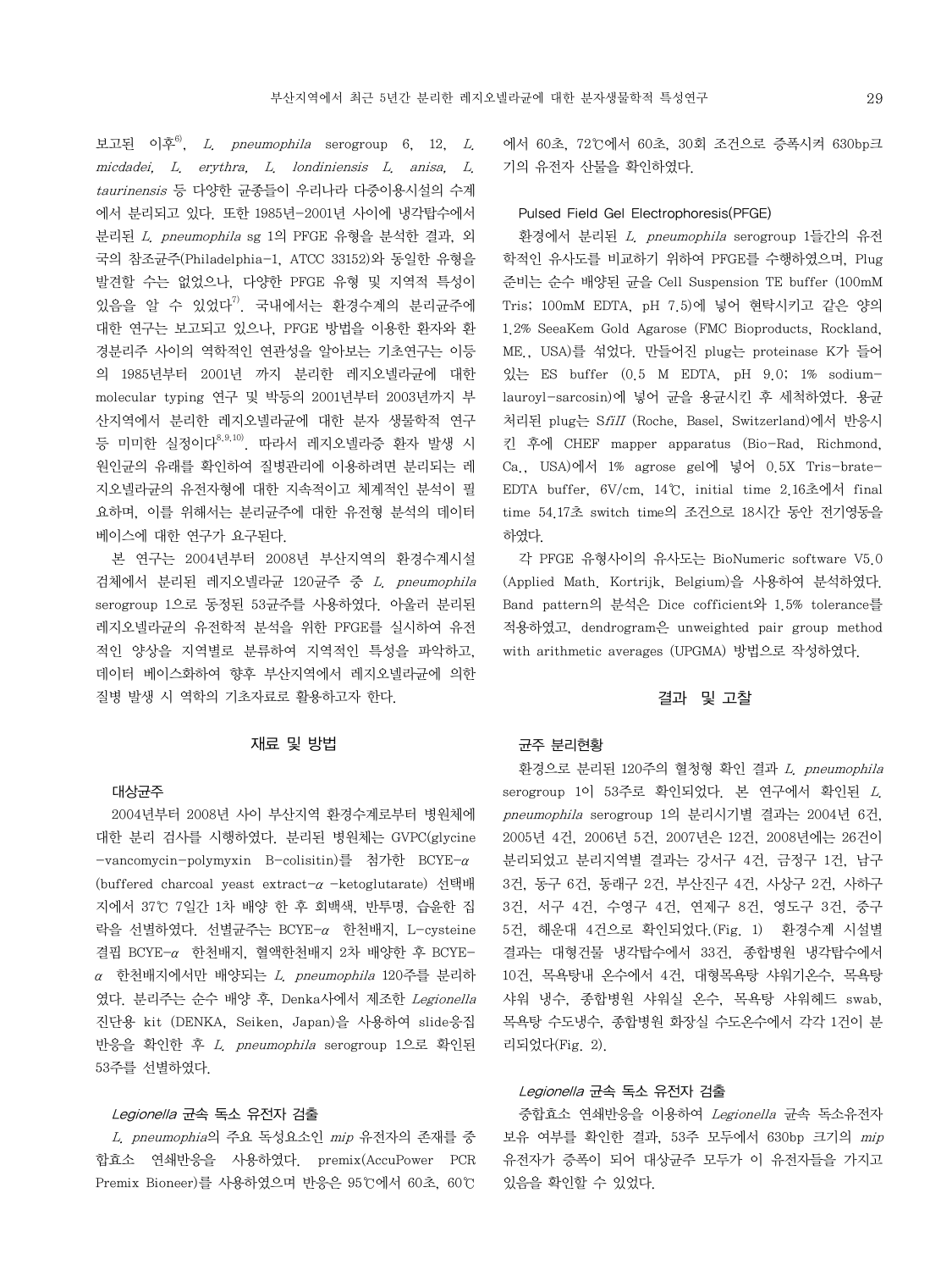$12004$  $\overline{0}$  $\sqrt{ }$  $\sqrt{ }$  $\overline{0}$  2005  $\overline{1}$  $\overline{0}$  $\sqrt{2}$  $\overline{0}$  $\overline{1}$  $\mathbf{r}$  $\overline{a}$  $\overline{1}$  $\sqrt{ }$  $\overline{a}$  $\overline{2}$  $\sqrt{ }$  $\overline{2}$  $\bar{a}$ 不下  $\mathbb{I}$  $\mathbf 0$  $\mathbf 0$  $\overline{2}$  $\vert 0 \vert$  $\mathbb O$  $\mathbb I$  $\mathbb I$  $\overline{0}$  $\begin{array}{c} \n\end{array}$  $\mathbb I$  $0 2006$  $\overline{1}$  $\overline{2}$ 云 o  $3 2007$  $\overline{0}$  $\overline{1}$  $\overline{0}$  $\overline{0}$  $\overline{0}$  $\overline{a}$  $\overline{2}$ -0  $\mathbf{0}$  $\overline{2}$  $\mathbf 0$  $\overline{2}$  $0 - 2008$ 감서구 叶<br>网 巾 도우자 十天  $+84$ 下下  $\frac{1}{2}$ 유 압 동래구 부산진구 사하구 下古明霜 ñ۲ ā  $\overline{\delta}$ 0 발생지역

Fig. 1. Distribution of *Legionella pneumophila* sg 1 isolated in Busan during 2004 - 2008.



Fig. 2. Distribution of *Legionella pneumophila* sg 1 isolated from water system in Busan during 2004 - 2008.

## 분리균주들 사이의 유전학적 연관성

PFGE를 이용하여 L. pneumophila serogroup 1 균주 53주 의 연관관계를 분석하였다. 각 PFGE 유형의 명명은 부산지역, Legionella 균속과 사용한 제한효소를 기준으로 명명하였으며 그 결과, 분리된 L. pneumophila serogroup 1 균주는 BSLEGS 12.001에서 BSLEGS12.044 까지 44개의 PFGE 유형으로 나뉘 었다 .(Fig. 3, Fig. 4) 44개의 PFGE 유형 중 100% 유사도로 분석된 유형은 BSLEGS12.004, BSLEGS12.012, BSLEGS12.02 7, BSLEGS12.034, BSLEGS12.037 유형 각 2주, BSLEGS12.0 22, BSLEGS12.036 유형 각 3주가 확인되었다.

BSLEGS12.001; BSLEGS12.002; BSLEGS12.003 유형, BSL EGS12.012; BSLEGS12.013 유형, BSLEGS12.015; BSLEGS12. 016 유형, BSLEGS12.019; BSLEGS12.020; BSLEGS12.021 유형, BSLEGS12.027; BSLEGS12.028 유형, BSLEGS12.036; BSLEGS 12.037; BSLEGS12.038; BSLEGS12.039; BSLEGS12.040 유형, BSLEGS12.041; BSLEGS12.042 유형간 유사도가 90%이상으로 분석되었으며 전체 유형간 유사도는 49.1%이상으로 분석되었다 (Fig. 5).

L. pneumophila 수계 환경 내 상당수를 차지하고 있고 수도관등을 통해서 이동될 수 있으며 고인 물에서 번식하다가 물 분무 입자와 함께 이동되어 사람의 호흡기를 통해 감염된다. 본 연구에서는 2004년에서 2008년 까지 부산지역 수계 환경 에서 분리된 L. pneumophila 중 44%를 차지하고 있는 혈청형 이 serogroup 1으로 확인된 분리주 사이의 유전학적 유사도를 분석하고 분리시기 및 장소와 연관성을 확인하고자 하였다.

본 연구 대상균주는 2007년 12주, 2008년 25주로 2007년 이 후 환경 내에서 L. pneumophila가 증가 추세에 있었으며, 부산 지역 내 대형건물, 종합병원, 목욕탕 등의 공공시설 내 수계 환경에서 분리한 결과 냉각탑수에서 분리주가 전체 분리 주의 85%를 차지하는 것으로 확인되었다.

본 연구를 통해서 확인된 L. pneumophila serogroup 1 분 리주는 서로 다른 시기, 다른 장소에서 분리됨에 따라 전체적으 로 PFGE 유형의 유사도가 차이를 보이고 있어 산발발생으로 보이나 2 ~ 8 분리주간 유사도가 100 ~ 90 % 범위 내에 있는 것은 유전학적 근원이 유사한 것으로 추정된다. 100% 유사도로 분석되는 PFGE 유형은 BSLEGS12.004, BSLEGS12.012, BSLEGS12.027, BSLEGS12.034, BSLEGS12.037 5개 유형으로, 각 유형간 연관성은 없었으나 분리지역이 일치하거나 근접한 위치에 있는 것으로 확인되었고 분리시기 역시 BSLEGS12.027 유형을 제외하고는 일치하는 것으로 분석되었다. 90% 유사도를 기준으로 했을 때 26 분리주에서 7개의 cluster가 확인 되었 으며 각 cluster내 PFGE 유형간은 동일하거나 유사한 유전 학적 근원을 갖는 것으로 추정된다. 특히, BSLEGS12.036에서 BSLEGS12.041까지 8주에 대한 PFGE 유형은 분리시기 내 지속적으로 확인되었으며, 모두 대형건물이나 종합병원의 냉각 탑수에서 분리된 것이었다. 이러한 결과는 특정한 분리지역, 장소, 시기별 특징등이 확인되지 않은 것으로, 유전학적 근원이 유사한 L. pneumophila가 환경 내 지속적으로 생존하고 있는 것으로 추정된다. L. pneumophila는 환경에서 원생생물내에서 기생하거나 영양분이 고갈된 상태에서는 viable but nonculturable (VBNC) 상태로 지속될 수 있기 때문에 만약 부산 지역 내 환자 발생할 경우 100% 일치하거나 90%이내 유사도 를 보이는 PFGE 유형들로 확인되는 L. pneumophila 가 주요 감염원이 될 수 있을 가능성이 높을 것으로 유추된다<sup>11, 12)</sup>.

본 연구를 통해 부산지역에서 2004년 이 후 5년간 분리되었 던 L. pneumophila serogroup 1에 대해 분석한 결과 상당수 가 약 80 ~ 49% 유사도로 분석되는 것으로 미루어 볼 때 그 유전학전 근원이 다른 L. pneumophila 가 산발적으로 분포하 는 것으로 확인되었다. 그러나 부산지역에 냉각탑수를 비롯한 환경 수계 시설에서 분리주 중 일부가 PFGE 유형이 100% 일 치하거나 90%이내 유사도를 보이는 것으로 분석되었기 때문에, 환경 내 지속적으로 존재하는 L. pneumophila 에 의한 감염 환자의 유행의 우려가 크다고 할 수 있다. 이러한 유전학적 유 사도가 높은 병원체들의 감염 및 유행 예방을 위해서는 일선 보건의료 기관에서의 정확하고 빠른 진단 지속적인 감시가 필 요하므로 부산지역에서 분리되는 L. pneumophila에 대한 정확 한 진단 및 PFGE 유형 분석을 통한 DB구축을 위한 임상 미생 물 실험실들의 대비가 절실하다고 판단된다.

Cell counts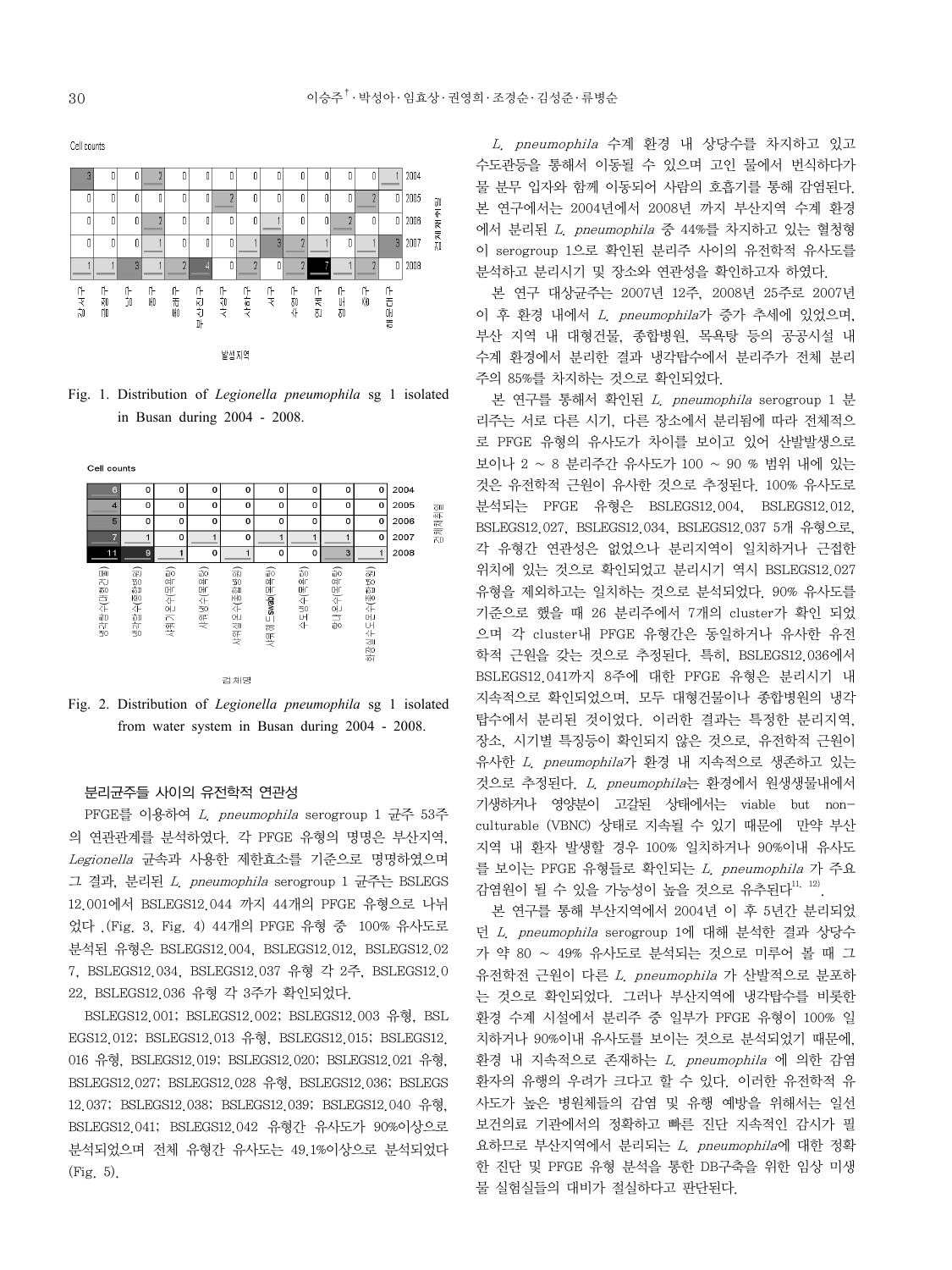PFGE-sfil-pattern

Cellcourts

| o      | o              | o                       | $\overline{\mathbf{1}}$ | о              | <b>BSLEGS12.001</b>                        |  |  |  |  |  |  |  |
|--------|----------------|-------------------------|-------------------------|----------------|--------------------------------------------|--|--|--|--|--|--|--|
| o      | o              | ο                       | 1                       | o              | <b>BSLEGS12.002</b>                        |  |  |  |  |  |  |  |
| o      | ο              | ο                       | 1                       | ο              | <b>BSLEGS12.003</b>                        |  |  |  |  |  |  |  |
| Ω      | Ω              | ο                       | 2                       | ο              | <b>BSLEGS12.004</b>                        |  |  |  |  |  |  |  |
| o      | o              | o                       | 1                       | o              | <b>BSLEGS12.005</b>                        |  |  |  |  |  |  |  |
| o      | o              | o                       | 1                       | ο              | <b>BSLEGS12.006</b>                        |  |  |  |  |  |  |  |
| o      | o              | 1                       | o                       | o              | <b>BSLEGS12.007</b>                        |  |  |  |  |  |  |  |
| ō      | o              | o                       | o                       | $\overline{1}$ | <b>BSLEGS12.008</b>                        |  |  |  |  |  |  |  |
| o      | o              | o                       | o                       | 1              | <b>BSLEGS12.009</b>                        |  |  |  |  |  |  |  |
| o      | o              | o                       | o                       | 1              | <b>BSLEGS12.010</b>                        |  |  |  |  |  |  |  |
| o      | o              | $\overline{\mathbf{1}}$ | o                       | ο              | <b>BSLEGS12.011</b>                        |  |  |  |  |  |  |  |
| ο      | ο              | ο                       | ο                       | 2              | <b>BSLEGS12.012</b>                        |  |  |  |  |  |  |  |
| 1      | ο              | ο                       | o                       | о              | <b>BSLEGS12.013</b>                        |  |  |  |  |  |  |  |
| ο      | ο              | ο                       | ο                       | Ŧ              | <b>BSLEGS12.014</b>                        |  |  |  |  |  |  |  |
| o      | o              | o                       | o                       | 1              | <b>BSLEGS12.015</b>                        |  |  |  |  |  |  |  |
| o      | o              | o                       | o                       | 1              | <b>BSLEGS12.016</b>                        |  |  |  |  |  |  |  |
| o      | o              | o                       | o                       | 1              | <b>BSLEGS12.017</b>                        |  |  |  |  |  |  |  |
| o      | o              | o                       | 1                       | ο              | <b>BSLEGS12.018</b>                        |  |  |  |  |  |  |  |
| o      | ο              | ο                       | o                       | 1              | <b>BSLEGS12.019</b>                        |  |  |  |  |  |  |  |
| o      | o              | o                       | o                       | 1              | BSLEGS12.020                               |  |  |  |  |  |  |  |
| o      | o              | o                       | o                       | 1              | <b>BSLEGS12.021</b>                        |  |  |  |  |  |  |  |
| ο      | o              | o                       | o                       | з              | <b>BSLEGS12.022</b>                        |  |  |  |  |  |  |  |
| o      | 1              | o                       | o                       | o              | BSLEGS12.00                                |  |  |  |  |  |  |  |
| o      | o              | ο                       | o                       | 1              | <b>BSLEGS12.024</b>                        |  |  |  |  |  |  |  |
| o      | o              | o                       | 1                       | o              | <b>BSLEGS12.025</b>                        |  |  |  |  |  |  |  |
| o      | o              | 1                       | o                       | o              | <b>BSLEGS12.026</b>                        |  |  |  |  |  |  |  |
| n      | ī              | ο                       | n                       | ī              | <b>BSLEGS12.027</b>                        |  |  |  |  |  |  |  |
| ο      | 1              | ο                       | ο                       | о              | <b>BSLEGS12.028</b>                        |  |  |  |  |  |  |  |
| 1      | о              | o                       | n                       | o              | BSLEGS12.029                               |  |  |  |  |  |  |  |
| 1<br>o | o<br>o         | o<br>o                  | o<br>o                  | ο<br>1         | <b>BSLEGS12.030</b>                        |  |  |  |  |  |  |  |
| o      | ο              | $\blacksquare$          | o                       |                | <b>BSLEGS12.031</b>                        |  |  |  |  |  |  |  |
| o      | o              | o                       | 1                       | о<br>o         | <b>BSLEGS12.032</b><br><b>BSLEGS12.033</b> |  |  |  |  |  |  |  |
| o      | o              | o                       | o                       | e              | <b>BSLEGS12.034</b>                        |  |  |  |  |  |  |  |
| n      | o              | o                       | 1                       | о              | <b>BSLEGS12.035</b>                        |  |  |  |  |  |  |  |
| з      | o              | o                       | o                       | o              | <b>BSLEGS12.036</b>                        |  |  |  |  |  |  |  |
| o      | ο              | o                       | o                       | 2              | <b>BSLEGS12.037</b>                        |  |  |  |  |  |  |  |
| ο      | $\overline{1}$ | o                       | o                       | ο              | <b>BSLEGS12.038</b>                        |  |  |  |  |  |  |  |
| ο      | ο              | 1                       | o                       | ο              | <b>BSLEGS12.039</b>                        |  |  |  |  |  |  |  |
| ο      | ο              | ο                       | o                       | 1              | <b>BSLEGS12.040</b>                        |  |  |  |  |  |  |  |
| o      | o              | о                       | о                       | 1              | <b>BSLEGS12.041</b>                        |  |  |  |  |  |  |  |
| o      | o              | o                       | o                       | 1              | <b>BSLEGS12.042</b>                        |  |  |  |  |  |  |  |
| ο      | ο              | ο                       | $\overline{\mathbf{1}}$ | ο              | <b>BSLEGS12.043</b>                        |  |  |  |  |  |  |  |
| o      | o              | ο                       | ο                       | 1              | <b>BSLEGS12.044</b>                        |  |  |  |  |  |  |  |
| 2004   | ă              |                         | 2007                    | ã              |                                            |  |  |  |  |  |  |  |
|        |                |                         |                         |                |                                            |  |  |  |  |  |  |  |
|        | 겉처치 취일         |                         |                         |                |                                            |  |  |  |  |  |  |  |

Fig. 3. Analysis of PFGE of 53 *L. pneumophila* serogroup 1 isolates in Busan during 2004 - 2008.

| 0              | o          | o           | o         | o           | 1             | o         | o         | o            | <b>BSLEGS12.002</b>                        |
|----------------|------------|-------------|-----------|-------------|---------------|-----------|-----------|--------------|--------------------------------------------|
| 1              | о          | о           | о         | o           | о             | o         | o         | o            | <b>BSLEGS12.003</b>                        |
| 1              | 1          | o           | o         | o           | o             | 0         | 0         | 0            | <b>BSLEGS12.004</b>                        |
| 0              | о          | о           | 1         | o           | о             | 0         | o         | o            | <b>BSLEGS12.005</b>                        |
| $\mathbf{1}$   | 0          | o           | о         | o           | о             | 0         | 0         | o            | <b>BSLEGS12.006</b>                        |
| 1              | ٥          | о           | о         | о           | о             | о         | 0         | о            | <b>BSLEGS12.007</b>                        |
| 1              | 0          | o           | o         | o           | o             | 0         | 0         | o            | <b>BSLEGS12.008</b>                        |
| 1              | o          | о           | o         | o           | о             | 0         | o         | o            | <b>BSLEGS12.009</b>                        |
| 1              | 0          | 0           | 0         | o           | o             | 0         | 0         | 0            | <b>BSLEGS12.010</b>                        |
| $\overline{1}$ | o          | 0           | 0         | o           | o             | 0         | o         | 0            | <b>BSLEGS12.011</b>                        |
| o              | 0          | 0           | o         | 1           | o             | 0         | 0         | 1            | <b>BSLEGS12.012</b>                        |
| 1              | 0          | o           | 0         | o           | o             | 0         | 0         | o            | <b>BSLEGS12.013</b>                        |
| 1              | о          | о           | о         | ٥           | о             | о         | о         | o            | <b>BSLEGS12.014</b>                        |
| о              | 1          | о           | о         | o           | ٥             | o         | o         | o            | <b>BSLEGS12.015</b>                        |
| $\mathbf{1}$   | ٥          | o           | о         | о           | o             | o         | o         | o            | <b>BSLEGS12.016</b>                        |
| 1              | о          | о           | о         | о           | о             | 0         | o         | о            | <b>BSLEGS12.017</b>                        |
| o              | 0          | 0           | o         | o           | o             | 0         | 1         | 0            | <b>BSLEGS12.018</b>                        |
| о              | o          | о           | o         | o           | о             | 0         | 1         | o            | <b>BSLEGS12.019</b>                        |
| o              | 1          | o           | 0         | 0           | o             | 0         | 0         | 0            | BSLEGS12.020                               |
| o              | 1          | о           | о         | о           | о             | o         | o         | o            | <b>BSLEGS12.021</b>                        |
| $\mathbf{1}$   | 2          | о           | о         | о           | o             | o         | o         | o            | <b>BSLEGS12.022</b>                        |
| $\mathbf{1}$   | ٥          | о           | о         | o           | о             | o         | o         | o            | <b>BSLEGS12.023</b>                        |
| о              | ٥          | о           | о         | ٥           | ٥             | о         | 1         | о            | <b>BSLEGS12.024</b>                        |
| 1              | о          | о           | o         | о           | о             | 0         | 0         | o            | <b>BSLEGS12.025</b>                        |
| $\overline{1}$ | o          | o           | o         | o           | o             | o         | o         | o            | <b>BSLEGS12.026</b>                        |
| $\mathbf{1}$   | 0          | 1           | 0         | о           | о             | o         | o         | o            | <b>BSLEGS12.027</b>                        |
| 1              | 0          | о           | 0         | o           | о             | 0         | 0         | o            | <b>BSLEGS12.028</b>                        |
| 1              | o          | о           | о         | о           | о             | o         | o         | o            | <b>BSLEGS12.029</b>                        |
| $\mathbf{1}$   | 0          | o           | o         | o           | o             | o         | 0         | o            | <b>BSLEGS12.030</b>                        |
| 1              | ٥          | о           | о         | о           | ٥             | о         | ٥         | о            | <b>BSLEGS12.031</b>                        |
| 1              | o          | o           | o         | o           | o             | o         | o         | o            | <b>BSLEGS12.032</b>                        |
| 1              | o          | o           | 0         | 0           | o             | 0         | 0         | 0            | <b>BSLEGS12.033</b>                        |
| o<br>O         | 1          | o<br>o      | o<br>o    | o<br>o      | o<br>o        | o         | 1         | o<br>o       | <b>BSLEGS12.034</b><br><b>BSLEGS12.035</b> |
|                | 0<br>o     | о           | о         | о           | о             | 1<br>о    | 0<br>o    | o            | <b>BSLEGS12.036</b>                        |
| 3<br>2         | o          | о           | о         | 0           | о             | o         | o         | 0            | <b>BSLEGS12.037</b>                        |
| 1              | о          | о           | о         | о           | о             | о         | о         | ٥            | <b>BSLEGS12.038</b>                        |
| 1              | o          | o           | o         | o           | o             | 0         | o         | 0            | <b>BSLEGS12.039</b>                        |
| 0              | 1          | О           | 0         | О           | o             | 0         | 0         | 0            | <b>BSLEGS12.040</b>                        |
| o              | 1          | o           | o         | o           | o             | o         | o         | o            | <b>BSLEGS12.041</b>                        |
| 1              | o          | o           | o         | o           | o             | o         | o         | 0            | <b>BSLEGS12.042</b>                        |
| 1              | o          | o           | o         | o           | o             | o         | o         | 0            | BSLEGS12.043                               |
| o              | 1          | o           | o         | o           | o             | o         | o         | o            | <b>BSLEGS12.044</b>                        |
|                |            |             |           |             |               |           |           |              |                                            |
| (공간통))수업(대통)   | (路程管理)小岛为军 | 사위기 온수(목욕탕) | (望着头)小型的女 | 사위실론수(프랑법원) | 사위허드smap(목욕담) | (品質の)小型出す | [A는눈/누르바라 | 잡실수도로수(홈탑법원) |                                            |

결체명

Fig. 4. Analysis of PFGE of 53 *L. pneumophila* serogroup 1 isolates from water system.

PFGE-sfil-pattern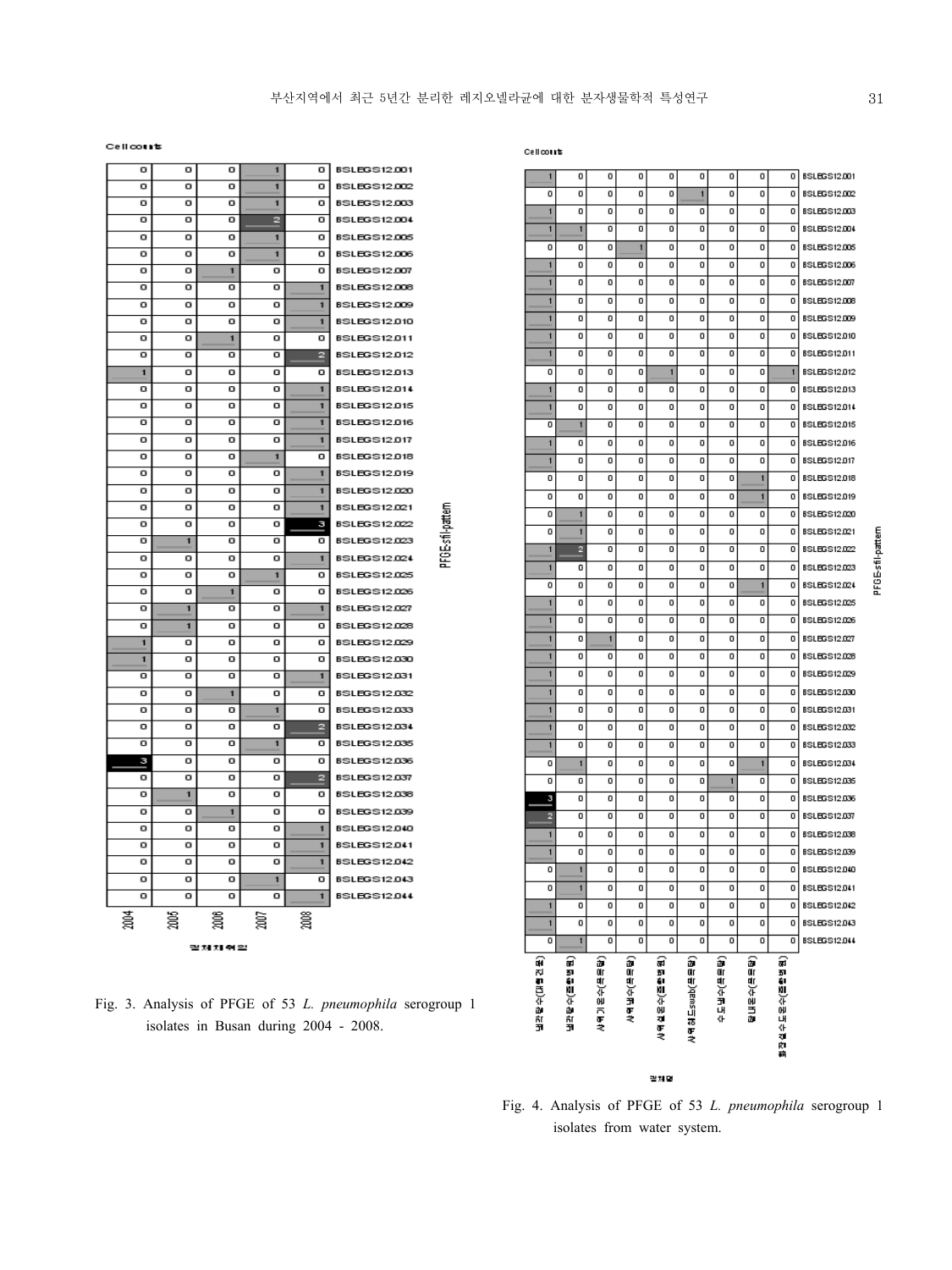

Fig. 5. DNAs were cleaved with *Sfi* 1. Dendrograms based on dice coefficients of similarity for *L. pneumophila* serogroup 1.